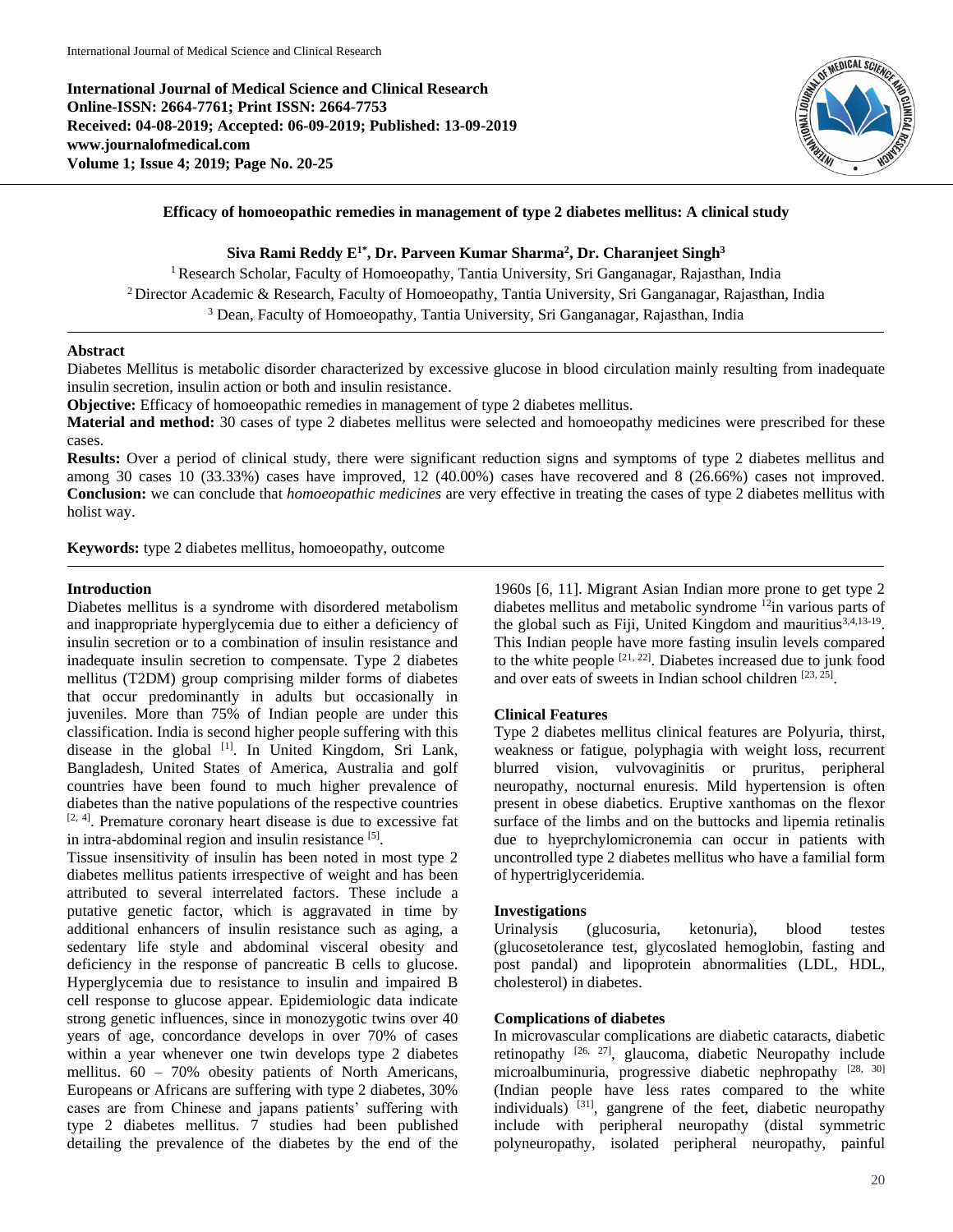diabetic neuropathy), autonomic neuropathy ( management of autonomic neuropathy, management of erectile dysfunction), skin and mucous membrane complications. In macrovascular complications are coronary artery disease [32] and peripheral vascular disease. The coronary artery disease also higher in Indian people compared to the western countries  $[33]$ . Peripheral vascular disease is rare in Indian patients compared to USA and UK  $[34, 35]$ . More than 25% of Indian peoples suffer with diabetic foot ulcer during their life time  $[36]$  and  $8\%$ of Tuberculosis<sup>[37]</sup>. The Research trials showed that type 2 diabetes mellitus can be prevented in peoples at high risk of developing the disease using lifestyle modification, drugs or a combination of the two [38, 41].

# **Material and Methods**

### **Period of study**

The study was conducted on the cases available from February 2017 to till dated. Cases were recorded on the basis of clinical examination, past and family history taking and necessary investigation.

### **Primary source**

All cases were collected from outpatient department, in patient department, and peripheral department of Sri Ganganagar homoeopathic medical college, Sri Ganganagar, Rajasthan, India.

# **Inclusion criteria**

- Patients were both male and female.
- Age between thirty one to seventy years.
- Diagnostic criteria were made on blood examination of T2DM and examination.

# **Exclusive criteria**

- **Patients above seventy one years and below thirty years** T2DM.
- Diabetes along with main systemic diseases
- Pregnant.
- $\blacksquare$  Diagnosed with deficiency in G<sub>6</sub>P.
- Can't understand the English language was not taken.

### **Study design**

All cases were included according to inclusion and exclusion criteria**.** Case taking did according to homeopathic case performa.

# **Past history**

The past history was also considered in the case taking.

# **Family history**

Family history was taken, to know the any chronic disease in the family.

# **Personal history**

Personal history was recorded according to the homoeopathic case performa.

# **General physical examination**

General physical examination of the patient and vitals was done in all case.

# **Systemic examination**

All detail systemic examination of CNS, CVS and GIT carried out. If any abnormal findings were present, it was noted.

## **Investigations**

The following investigations were carried out in cases of T2DM.

- Urine analysis: Urine sugar and Microscopic test to eliminate DN.
- **Blood glucose: Fasting blood sugar, post prandial blood** sugar levels and Random blood sugar.
- Other: HBA1C, thyroid, ECG, Chest X ray (AP/later view), lipid profile.

# **Diagnosis**

The conclusion of type 2 diabetes mellitus is made based on clinical examinations and blood investigations.

## **Follow up**

Follow up was done up to end of the clinical study.

## **Steps of homoeopathic prescription**

Homoeopathic medicines<sup>42</sup> were prescribed according to the patient's susceptibility.

## **Evaluation**

All Symptoms were evaluated, according to the order of their importance.

## **Repertorisation**

All Cases were repertorised.

# **Selection of remedy**

The drug was selected from the reportorial result.

# **Potency and repetition**

The indicated medicine was prescribed in an appropriate potency, based up on the susceptibility of the patient.

# **Statistical methods employed**

Statistical method was applied (Chi square test).

# **Ethical clearances in the study**

The ethical clearance was taken from the institution for the clinical research. Ethical qualities were taken according to Indian council of medical research rules.

# **Result criteria**

The results were divided in to three categories.

Improved: Decreased of the investigations values and severity of symptoms for a period less than six months

Not improved: Recurrent attacks of signs and symptoms and values of type 2 diabetes mellitus, even after defined period of prescriptions.

Recovered: Decreased of the investigations values (fasting blood sugar, post prandial blood sugar levels) and severity of symptoms for a period more than six months.

### **Research hypothesis**

There is an efficacy of homoeopathic remedies in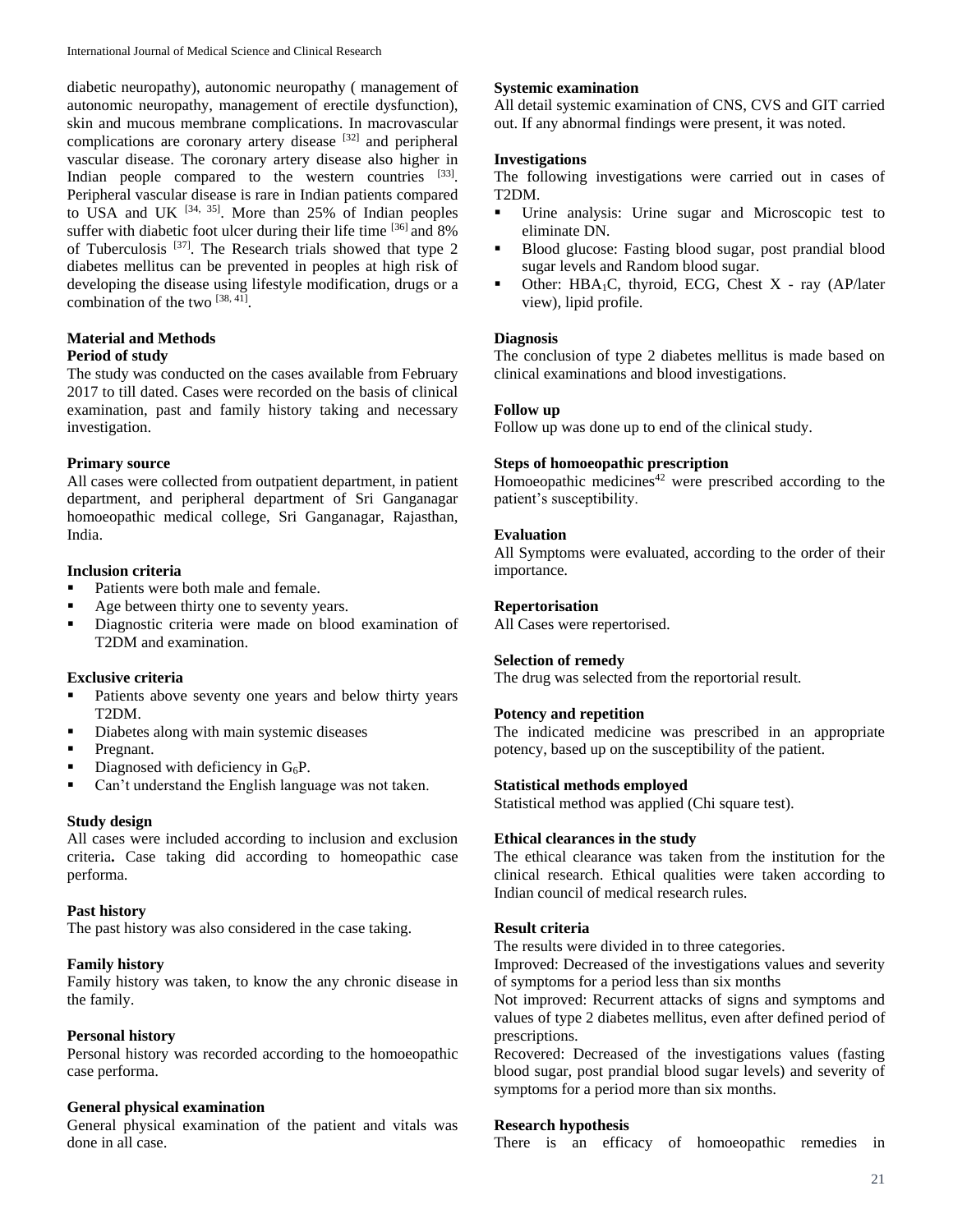management of type 2 diabetes mellitus.

### **Null Hypothesis**

There is no efficacy of homoeopathic remedies in management of type 2 diabetes mellitus.

### **Results**

Among 30 type 2 diabetes mellitus patients with mean  $\pm$  SD, maximum cases were observed in age group of  $31 - 40$  years in 4 (13.33%) cases,  $41 - 50$  years in 15 (50%) cases,  $51 - 60$ years of age group had  $4(13.33\%)$  cases,  $61 - 70$  years of age group had 7 (23.33%) cases. Patients were in the male 19 and 11 patients were females (table 1, graph C). Associated symptoms were the symptoms that had no direct relation with the disease. In the clinic research study, 8 medicines were prescribed to the patients according to the symptoms similarity and the following observations were made. Kali carb is the most effective medicine out of the total ten Homoeopathic medicines chosen for the study. During the clinical study it was found that the next effective medicine for the treatment of type 2 diabetes mellitus is lycopodium in 6 cases 20% incidence, pulsatila is indicated in 5 (16.67%) cases, acid phos, nat sulp, cal carb 3 (10.00%) cases, kali phos in 2 (6.67%) cases, nux vom 1 (3.33%) cases (Graph G). The cases results fixed were recovered, improved and not improved, the outcome of the study. Among 30 cases 10 (33.33%) cases had improved, 12 (40.00%) cases had recovered and 8 (26.66%) cases were not improved (table 2).

**Table 1:** Baseline Characteristics **(A)** Distribution of cases according to gender

| Sl. No | Age of the patient | <b>No. of Cases</b> | Percentage $(\% )$ |
|--------|--------------------|---------------------|--------------------|
|        | $31-40$            |                     | 13.33              |
|        | 41-50              |                     | 50.00              |
|        | 51-60              |                     | 13.33              |
|        | 61-70              |                     | 23.33              |
|        | Total              |                     |                    |

**Table 2B:** Distributions of cases according to age group

| Sl. No | Age of the patient   No. of Cases   Percentage $(\% )$ |     |            |
|--------|--------------------------------------------------------|-----|------------|
|        | Male                                                   | 1 Q |            |
|        | Female                                                 |     | 36.63      |
|        | Total                                                  | 30  | $100^{-1}$ |



**Fig 1C:** Distribution of cases according to occupation



**Fig 2D:** Distribution of cases according to physical complaints



**Fig 3E:** Distribution of cases according to past history



**Fig 4F:** Distribution of cases according to family history



**Fig 5G:** Distribution of cases according to prescribed remedies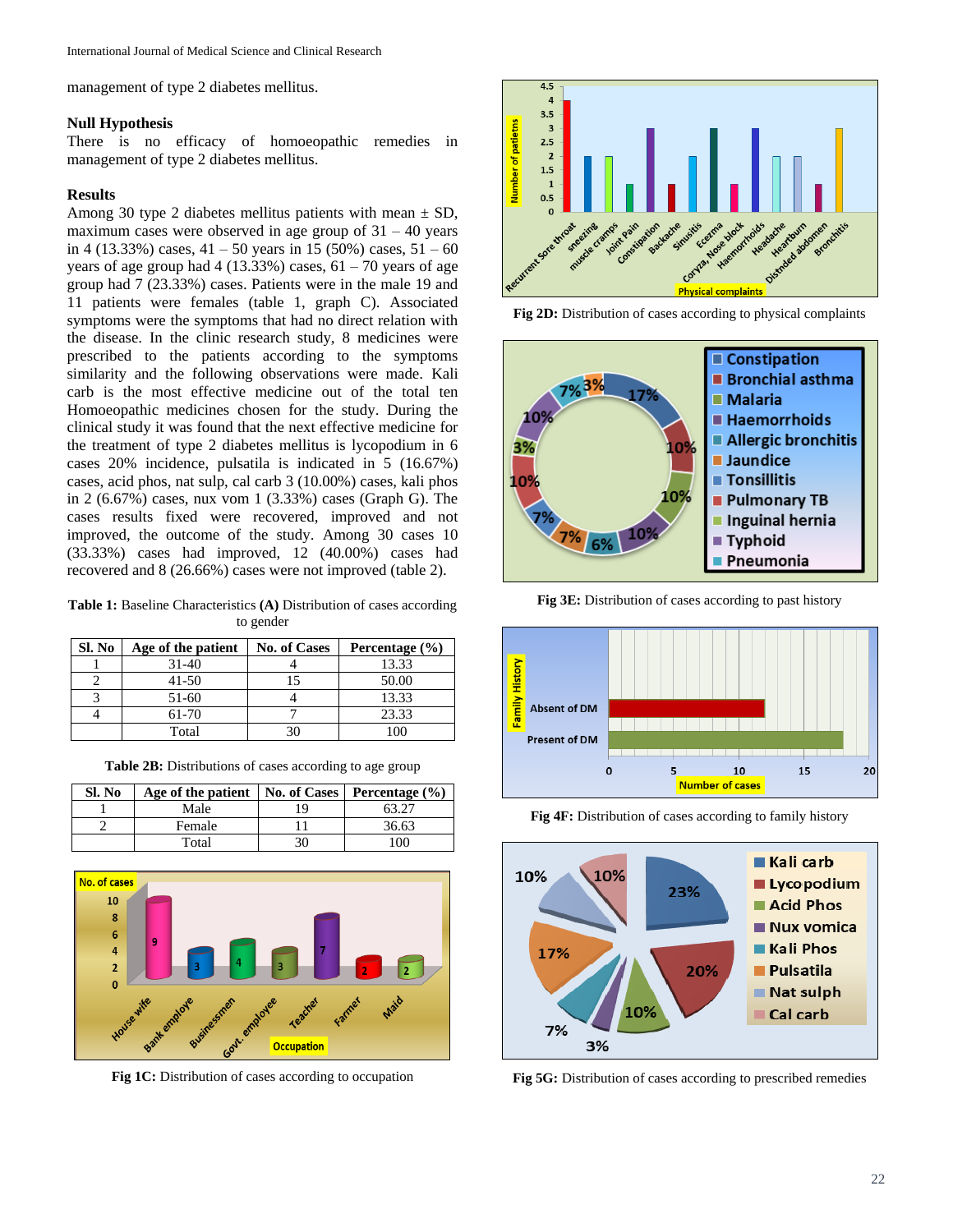

**Fig 6H:** Distribution of cases according to miasmatic back ground

**Table 3:** Distribution of cases according to Results

| Sl. No | <b>Results</b> | <b>No. of Cases</b> | Percentage $(\% )$ |
|--------|----------------|---------------------|--------------------|
|        | Recovered      |                     | 40.00              |
|        | Improved       |                     | 33.33              |
|        | Not improved   |                     | 26.66              |
|        | TOTAL.         |                     |                    |

### **Discussion**

The present clinical study continued thirty cases that satisfied the thought criteria to consider the viability of homeopathic cures in the administration of T2DM. Most normal casualties of T2DM were older individuals. As in my examination out of thirty patients, the most elevated rate of T2DM was seen in the age group 41-50 years pursued by 61-70 years and least 51-60 and 31-40 years. Thus the patients from 40 or more were most influenced with type 2 diabetes mellitus unmistakably saw in old individuals and occurrences were generally diminished in youthful grownups. (Table no A). In my examination the above pattern appears, the most wellknown unfortunate casualty to T2DM are, males that were 63.27% and rest 36.63% were females (table no B).

So as to find out the sort of occupation that inclines or encourages the sustenance of T2DM and furthermore to realize that occupation where it was ordinarily pervasive the word related history of the patients was considered. Housewives (9 cases) were seen as most helpless gathering in the populace, as they include 30.00%. As this examination was led in a tropical and creating nation, India where the a greater amount of life, different propensities, inactive ways of life, mental pressure and absence of wellbeing instruction to avoid diabetes mellitus, are predominantly liable for type 2 diabetes mellitus. This is all around archived, as rate of T2DM is higher in creating nations in view of progress in way of life, different propensities, stationary propensities and mental pressure it influences both genders and in 31-40 years or more age gatherings (Graph B). Out of 30 subjects, 4 cases were business man, 2 farmers, 7 teachers, 3 Government workers, 3 bank workers and 2 house keepers were seen during my examination (chart no C). As the clinical investigation (PhD proposal) was completed with 30 subjects, separate changes were noted during the treatment. At first on the primary visit, the entire case was being taken with estimation of blood glucose substance utilizing examinations, for example, RBS, FBS, PPBS and HbA1c. Every one of the patients was instructed about diet and routine and parity sugar pre diet. Patients were advised to audit once in fifteen days and later on

once in month. As in my examination homeopathic polycrest/sacred cure was endorsed with a perspective on points and goals of displaying study. Kali carb is most every now and again showed in 7 out of 30 cases making 23.33% of frequency, lycopodium in 6 cases making 20% occurrence, pulsatila is shown in 5 cases making 16.67%, corrosive phos, nat sulp, cal carb 3 cases stamping 10.00%, kali phos in 2 case checking 6.67%, nux vom 1 case checking 3.33% (diagram no G). A portion of the cases indicated enhancements and hardly any no upgrades on the grounds that in somewhere in the range of barely any cases, the totality may have not been precisely made where in other scarcely any cases, there were patients who couldn't be moderate for doing the examination without fail or some other individual reasons which were not desired development.

As research study demonstrated that repetitive sore throat were 4 (13.33) cases affected, contrasted with other physical objections (chart d) and pseudo psora 7 (23.33) cases in miasmatic back ground (diagram H). The clinical research additionally demonstrated that clogging 5 (16.66) cases in previous history (chart E). As in my phd research study it was seen that out of 30 cases 18 cases which is of 60.00% of frequency indicated the familial foundation of type 2 diabetes mellitus and 12 cases making 40.00% occurrence indicated the nonappearance of familial history (diagram no F). Unequivocally showing that genetic is fundamental job in type 2 diabetes mellitus. The cases results fixed were recouped, improved and not improved, the result of the investigation in among 30 cases 10 (33.33%) cases have improved, 12 (40.00%) cases have recuperated and 8 (26.66%) cases not improved [table no I]. The consequences of this clinical investigation recommend that the homeopathic meds were adequately sheltered and successful in the treatment of type 2 diabetes mellitus.

The T2DM cause serious complications to human beings. It prompts intense to acute complications (micorvascular) as well as chronic complications (macrovascular). In this manner, it is suggested that more research studies must be discovered to find out the exact antidiabetic effects of *homoeopathic medicines* on T2DM. The review finalized that positive outcome in controlling in T2DM with allopathic drugs (antidiabetic). But Homoeopathic medicine was not endorsed in none of the research studies/investigation in T2DM (type 2 diabetes mellitus).

#### **Conclusion**

After the research study, we conclude the regularity of type 2 diabetes mellitus is most basic metabolic inadequacy all through the world that adversely impacts on wellbeing and improvement. We should move past current philosophy, and figure out how to better asses those populaces in danger for the improvement of type 2 diabetes mellitus paying little heed to the simultaneous ailments. Proof based practice rules need to incorporate indicative estimates that distinguish the adjustment in blood glucose status ahead of schedule to maintain a strategic distance from movement of type 2 diabetes mellitus, and explicit the board objectives that incorporate treatment systems including what establishes a good reaction to blood glucose treatment. Homeopathy by tending to all reasons for individual and their total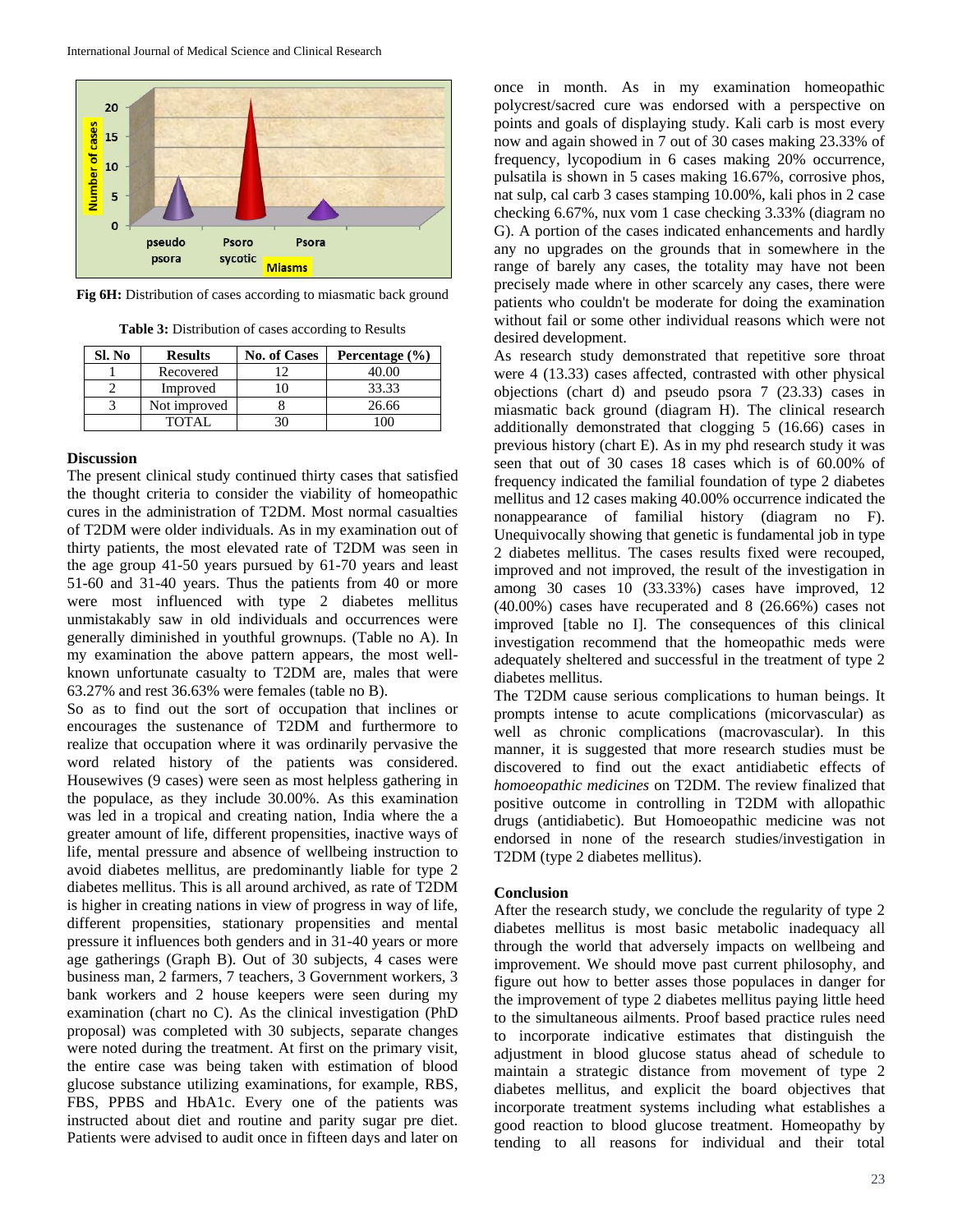arrangement of indications through the comprehensive methodology is seen to be valuable to other arrangement of treatment primarily in the ailments like sort 2 diabetes mellitus.

Homeopathy treatment is basically founded on the protected methodology focusing on the basic reason (miasm) and reestablishing the crucial standard back to ordinary, there by fix/improvement (in instances of sensible ailments like diabetes mellitus) of the ailment happens. In other arrangement of medication, the treatment of type 2 diabetes mellitus is generally palliative treatment rather than remedial. They normally use insulin treatments and oral hypoglycemic drugs which have their very own reactions.

A couple of individuals have responses, for instance, low glucose. Opposite symptoms of insulin treatment is growing, redness or tingling at the site of infusions, intensifying of the diabetic retinopathy, changes in apportionment of muscle to fat proportion (lipodystrophy), unfavorably susceptible responses sodium maintenance and general body expanding, a sort of chest burden dyspnea and cough, weight reduction decrease and weakness and muscle torment. So, by taking homeopathic drug helps in keeping the blood glucose level in ordinary. Here in this examination not many cases allopathic medicine was step by step decreased and many were carefully on homeopathic treatment alone. Homeopathic cures are help particularly for the individuals who are having co horrible conditions, and to the individuals who are probably going to have extreme symptoms from allopathic medications. Our remedies oust the disorder reactions just as upgrade over all status of the patient. By homeopathic medicines, we can recover T2DM without any side effects through the regular secretion of insulin. In mature age and touchy people where intestinal gut gets delicate to insulin treatment causing nausea, vomiting, stomach fullness, malnutrition, diarrohea.

Homeopathic prescription alongside general the board as diet diagrams and exercise rules can do the best to the patient and their viable application has been evaluated on resulting subsequent meet ups. During the examination it was seen that in practically every one of the cases the homeopathic meds reacted well. There were noteworthy decreases of signs and side effects in type 2 diabetes mellitus with homeopathic medications. In this manner, we can presume that a *homeopathic medicine* utilized with all-encompassing methodology is extremely successful in treating the cases of type 2 diabetes mellitus.

#### **Acknowledgment**

We acknowledge to teaching faculty and non-teaching faculty for providing general facilities or the conducting of this clinical research study (PhD thesis).

#### **Limitation**

- Few cases were taken (30 members).
- Time limited study i.e. less than 3 years.
- Patients registering only to SGHMC&RC, Sri Ganganagar, outpatient department, in patient department and peripheral outpatient were considered.

# **Financial Support and Sponsorship** Nil.

# **Conflict of Interest**

None declared.

#### **References**

- 1. International Diabetes Federation. IDF Diabetes Atlas, seventh edition, 2015.
- 2. Zimmet PZ Kelly. West Lecture. Challenges in diabetes epidemiology. Diabetes Care. 1991; 15:232-252.
- 3. Dowse GK. High prevalence of NIDDM and impaired glucose tolerance in Indian, Creole, and Chinese Mauritians. Diabetes. 1990; 39:390-396.
- 4. Zimmet P*.* Prevalence of diabetes and impaired glucose tolerance in the biracial (Melanesian and Indian) population of Fiji: a rural–urban comparison. Am. J Epidemiol. 1983; 118:673-688.
- 5. United Nations Geographic Region Classification. Information bulletin, 2016, 42:20-27.
- 6. Patel JC. A sample survey to determine the incidence of diabetes in bombay. J Indian Med. Assoc. 1963; 41:448- 452.
- 7. The KEM. Hospital Group. in *Diabetes in the Tropics*  (eds Patel, J. C. & Talwalker, N. G.), 1966, 1-79.
- 8. Berry JN, Chakravarty RN, Gupta HD, Malik K. Prevalence of diabetes mellitus in a north Indian town. Indian J Med. Res. 1966; 54:1025-1047.
- 9. Gour KN. Diabetes in the Tropics (eds Patel, J. C. & Talwalker, N. G.), 1966, 76-79.
- 10. Rao PS. Diabetes in the Tropics (eds Patel, J. C. & Talwalker, N. G.), 1966, 68-75.
- 11. Viswanathan M, Moses SGP, Krishnamoorty M. Diabetes in the Tropics (eds Patel, J. C., & Talwalker, N. G.), 1966, 29-32.
- 12. Pandit K, Goswami S, Ghosh S, Mukhopadhyay P, Chowdhury S. Metabolic syndrome in South Asians. Indian J Endocrinol. Metab, 2012, 16:44-55.
- 13. Beckles GL. High total and cardiovascular disease mortality in adults of Indian descent in Trinidad, unexplained by major coronary risk factors. Lancet. 1986; 1:1293-1301.
- 14. Simmons D, Williams DR, Powell MJ. Prevalence of diabetes in a predominantly Asian community: preliminary findings of the Coventry diabetes study. BMJ. 1989; 298:18-21.
- 15. Omar MAK, Motala AA. Diabetes in South African Indians. Int. J Diabetes Dev. Ctries. 1996; 16:45-47.
- 16. Oza Frank R, Ali MK, Vaccarino V, Narayan KM. Asian Americans: diabetes prevalence across U.S. and World Health Organization weight classifications. Diabetes Care. 2009; 32:1644-1646.
- 17. Oza-Frank R, Narayan KM. Overweight and diabetes prevalence among US immigrants. Am. J Publ. Health. 2010; 100:661-668.
- 18. National Registry of Diseases Office. Information paper on diabetes in Singapore, 2011, 12-17.
- 19. Wan Nazaimoon WM. Prevalence of diabetes in Malaysia